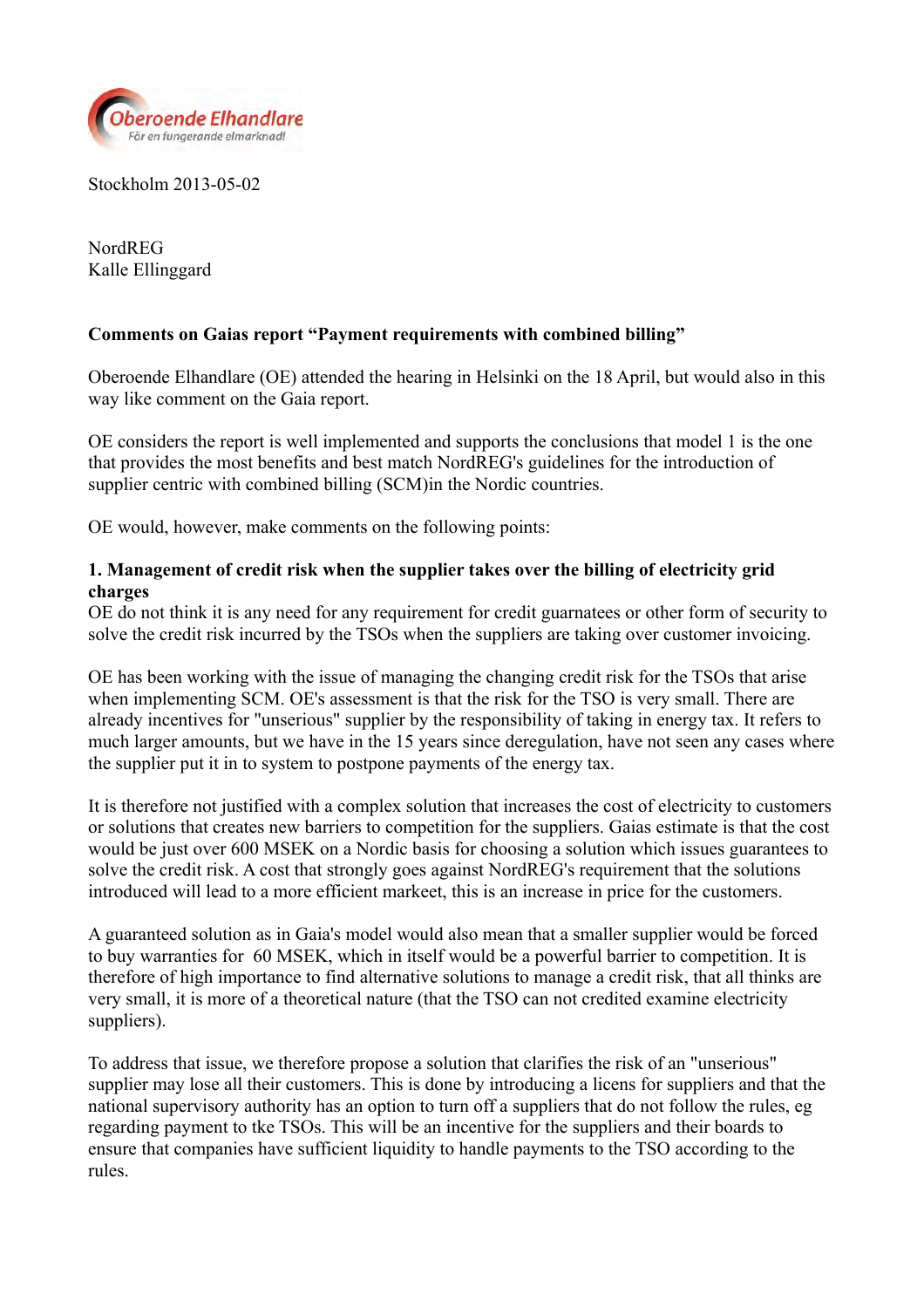

OE also believe that the current rules around having a balance agreement and to be spot customer at NordPool means there are already credit standards for the suppliera in order to be active in the market.

## **2. The suppliers payment to the TSO**

Gaia has in its report an example of how to calculate when the payment to the TSO will occur. In Gaias example, up to 24-26 days from the sitch of month. OE believes that Gaia's model is correct thought, but that the input values must be changed according with the deadlines for reporting of meeter readings. This means that the number of days will be about 30 days.

OE would also say that today bears the TSOs their own bad debts, which means that they do not get paid for 100% of their grid charges. OE's analysis shows that customer losses are about 0.3%. OE's suggestion is to either regulate that TSOs payment to 99.7% on day 30 or to pay 100%, but instead a number of days later to compensate for bad debts.

## **3. The energy tax should be handled by the suppliers**

OE think that it is important that the energy tax is handled by the suppliers. Energy tax involves a large number of customer contacts and the other tasks that belongs to the suppliers in SCM.

#### **4. Data exchange (HUB)**

OE believes that the question of a HUB for data exchange is not relevant to the implementation of SCM. It is possible to develop today's data ecchange (EDIEL traffic) to allow combined billing according to model 1. The meter readings, which are sent today, is the basis for reporting even after the transition to SCM. The question of the HUB could delay the introduction of the reform and cause unnecessary costs. The key for the data exchange is to appoint a principal for the exchange of information and a clear regulatory framework.

#### **5. Invoice format**

OE believes it is of great importance that electricity suppliers can design the invoice freely. A framework for the information that customers should get should instead include what information should be published for customers on the web and that the customer can request to get them printed and sent home.

The electricity invoice is one of the main competitive factors and the information customer needs are very different. It is therefore of great importance that the invoice can be tailored to customers needs and according to the electricity contract they have chosen and not after a standardized framework.

#### **6. Harmonization of grid charges**

OE sees the need for a standard for grid tariffs design to allow efficient exchange of information and to make it easy for customers.

The data that the TSOs must provide to the suppliers is a basis for a common invoice and should consists of a fixed part and a kWh part per site.

The current situation in Sweden is that there are very many different types of tariffs and the need for different types of effect tariffs will increase in the future. We therefore believe that it is important to choose a flexible solution that brings so little change as possible to the current system and to withstand future changes without the entire system must be replaced with a new one. For this reason